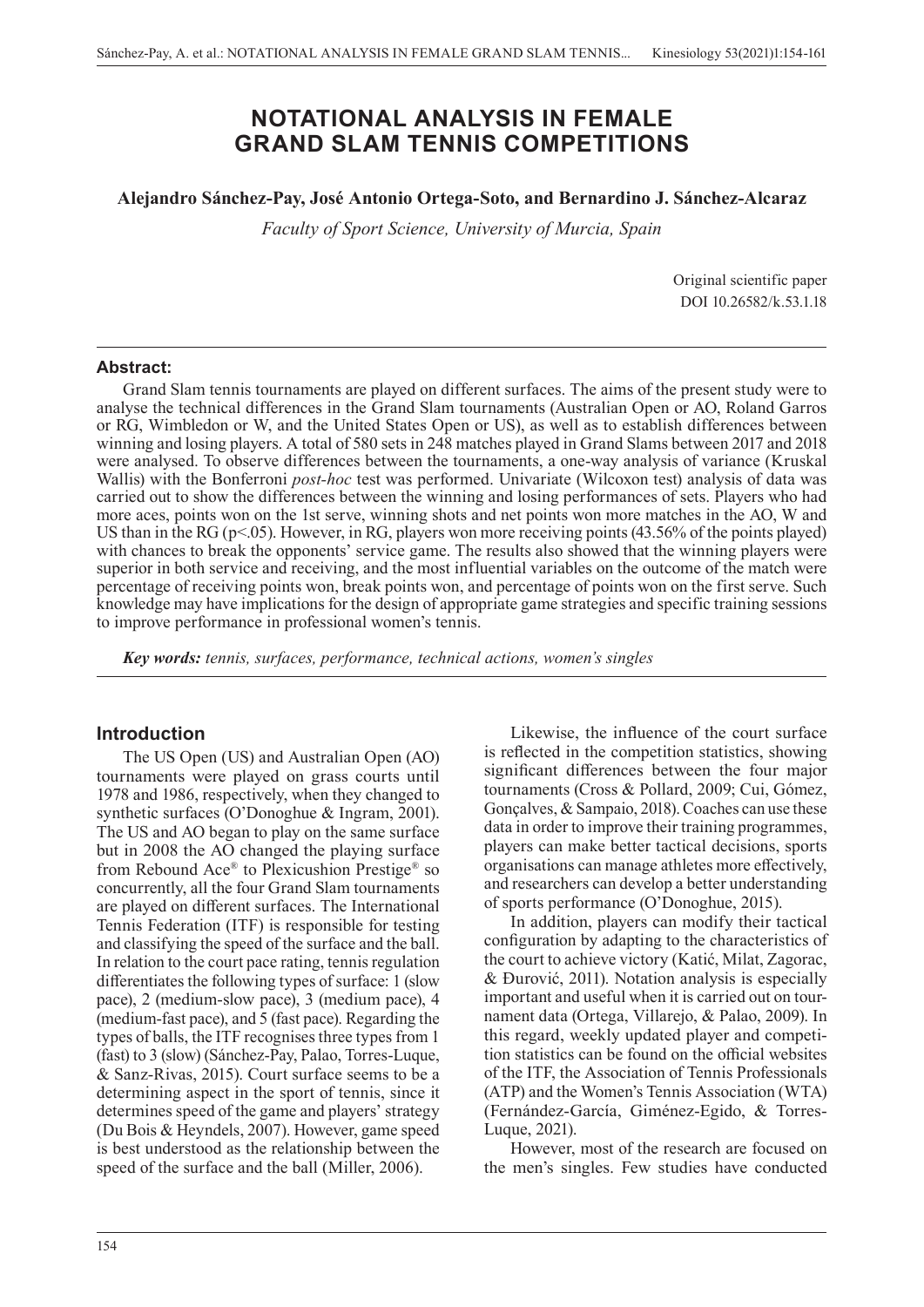an exhaustive analysis of the professional female players' performance in the four Grand Slam events. Also, studies that analyses performance differences according to court surface are scarce (Cui, et al., 2018). Some studies have compared tennis performance between male and female category. For example, Del Corral and Prieto-Rodríguez (2010) analysed how the differences in the male and female players' ranking could predict the match outcome of the Grand Slam tournaments. Fitzpatrick, Stone, Choppin, and Kelley (2019) analysed the competition statistics of male and female players at Roland Garros and the percentage of points played with 0-4 shots (short points or short rally length), then with 5-8 and with more than 9 strokes in both tournaments. Finally, the study by Fitzpatrick, Stone, Choppin, and Kelley (2021) showed statistical performance differences between men and women in short points during Wimbledon.

Moreover, it seems that, among the four major events, Roland Garros is a tournament with the longest rallies and the lowest shot rate, while Wimbledon is the Grand Slam with the shortest rallies and the highest shot rate (Cui, et al., 2018; O'Donoghue, 2002; O'Donoghue & Brown, 2008; O'Donoghue & Ingram, 2001). Furthermore, players had better service statistics at the Australian Open, the US Open and Wimbledon, they spend more time in the baseline zone at Roland Garros, they approach the net more frequently and perform more winning shots at Wimbledon (Cui, et al., 2018; O'Donoghue & Ingram, 2001).

Filipčič et al. (2008) analysed the statistics in male and female categories at Roland Garros 2005, highlighting that the female winning players achieved better percentages and won more points when serving, made fewer unforced errors, approached the net more, and won more break points. A recent study using the PWOL method (percentage of matches in which the winner outperformed the loser), showed that for female players, points won of 0-4 shot rally length, baseline points won, first serve points won and second serve points won had the highest PWOLs at Roland Garros, while forced errors and unforced errors showed the lowest PWOLs at both (Fitzpatrick, Stone, Choppin, & Kelley, 2019).

Information about female professional players' performance in the Grand Slam tournaments is still limited. This study responds to this lack of data through an analysis that compares the performance of the players in the four events. This knowledge is vital for planning specific and effective training and design strategies for better performance. Therefore, the aims of this study were to analyse and compare the performance of elite female tennis players in the Grand Slam tournaments, and to determine the differences between the winning and losing players.

# **Method**

## **Sample**

The sample was composed of 580 sets from a total of 248 matches. It included 149 sets from the Australian Open (Plexicushion Prestige® acrylic hard surface), 134 from Roland Garros (clay surface), 146 from Wimbledon (grass surface), and 151 from the United States Open (DecoTurf® hard surface), all of them in the women's category. All the matches included in each tournament were recorded and analysed from the second round. The data of four matches were not included in the analysis, three of them due to a player injury and one for not having data available on the web. The study was undertaken according to the Data Protection Law, and all procedures were approved by the Local University Bioethics Committee. In addition, the USTA approved the use of the data for publication.

## **Variables**

Table 1 shows the variables of this study, divided in seven categories: general, match, serve, net, return, winners and errors, and total points.

## **Procedure**

The data were obtained from the official statistics of the tournament websites, following the methodology of previous studies (Cui, Gómez, Gonçalves, Liu, & Sampaio, 2017; Cui, et al., 2018; Sánchez-Pay, et al., 2015). Match statistics were included for the players who played on the court covered with the Hawk-Eye camera system (Hawk-Eye Innovations, Southampton, United Kingdom). This system uses fixed and synchronised cameras to track the ball with a reported measurement mean error between 2 and 5mm (Cui, et al., 2017; Griffiths, Evans, & Griffiths, 2005). Moreover, the system allows the generation of metadata associated with the point (e.g. server name, player on the court, score, and point outcome) stored in a file (Whiteside & Reid, 2017). In addition, some studies have calculated the reliability of the data by comparing them with expert observations with high accuracy validity (Cui, et al., 2017, 2018; Fernández-García, Blanca-Torres, Nikolaidis, & Torres-Luque, 2019). Following these investigations, the reliability of the data was confirmed. In this case, two experienced performance analysts in tennis and other racquet sports observed and collected the data of five sets that were randomly selected but played in different locations (Centre Court, Court 1, Court 2, and so on). Afterwards, comparisons were made between inter-observers (experienced performance analysts and website data) for all the variables (excluding ratio variables) after a database treatment process. The minimum Cohen's kappa value for all the vari-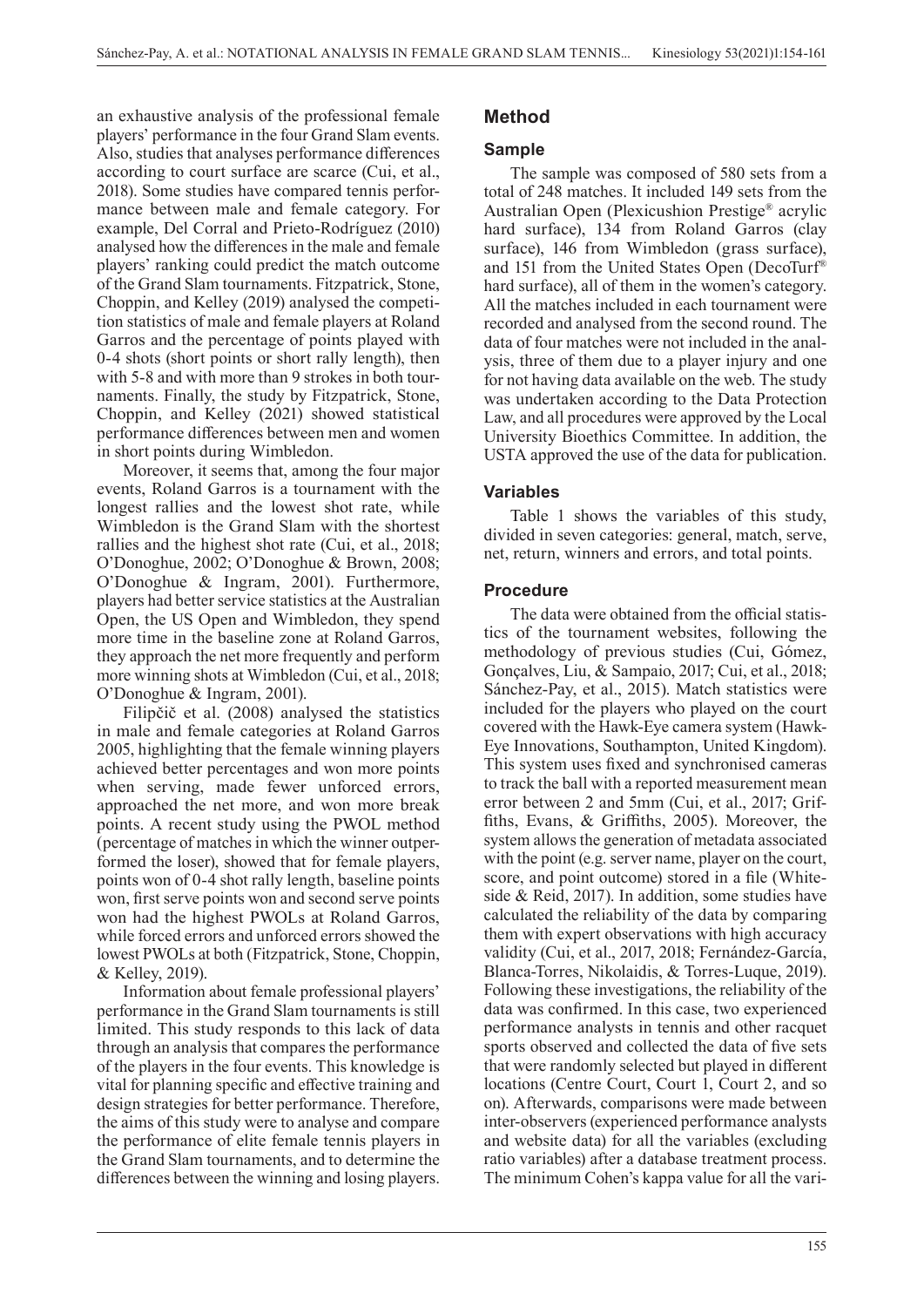| Variable group                             | Game statistics                                                                                                                                                                                                                                                                                                      |
|--------------------------------------------|----------------------------------------------------------------------------------------------------------------------------------------------------------------------------------------------------------------------------------------------------------------------------------------------------------------------|
| General variables                          | Tournament, winner of the match                                                                                                                                                                                                                                                                                      |
| Variables related to match                 | Games won, game difference, games per set, sets played, match time (minutes)                                                                                                                                                                                                                                         |
| Variables related to serve<br>points       | Aces (AC), double faults (DF), points played on $1st$ serve, total points played on serve, $1st$ serve<br>(%), points won on 1 <sup>st</sup> serve, points won on 1 <sup>st</sup> serve (%), points won on 2 <sup>nd</sup> serve, points played<br>on 2 <sup>nd</sup> serve, points won on 2 <sup>nd</sup> serve (%) |
| Variables related to net<br>points         | Net points won, net points played, net points won (%)                                                                                                                                                                                                                                                                |
| Variables related to return<br>points      | Break points won, break points played, break points won (%), receiving points won, receiving<br>points played, receiving points won (%)                                                                                                                                                                              |
| Variables related to winners<br>and errors | Winners (WS), unforced errors (UE), WS:UE ratio                                                                                                                                                                                                                                                                      |
| Variables related to total<br>points       | Total points won, total points played on serve, total points won on serve                                                                                                                                                                                                                                            |

*Table 1. Variables analysed in the Grand Slam tournaments in the women's category*

ables exceeded 0.90 (the minimum value was for the unforced error variable), while the intra-class coefficients (ICC) ranged from 0.95 to 1 and standardised typical errors varied from 0.03 to 0.11, supporting high inter-rater reliability (Hopkins, 2000). All the matches were played according to the International Tennis Federation rules (International Tennis Federation, 2020). Data collection took place one month after the end of each tournament from their official websites (https://www.ausopen.com; https:// www.rolandgarros.com; http://www.wimbledon. com/index.html and https://www.usopen.org/index. html).

The sample was divided into sub-groups for its analysis. The first division was by tournament: Australian Open (AO), Roland Garros (RG), Wimbledon (W) or US Open (US). Each tournament was played on a different surface and with different balls. The AO was played on a hard court (category 4) with type 2 balls. Roland Garros was played on a clay court (category 1) with type 1 balls. Wimbledon was played on a grass court with type 2 balls, although no information was found in the ITF website related to the pace category (commonly as category 5). The US was played on a hard court (category 3) with type 2 balls. The second division was by set outcome: winning or losing player.

#### **Statistical analysis**

A descriptive analysis of each variable (mean and standard deviation) was carried out. The Kolmogorov-Smirnov test was used to calculate the normality of the variables. The results showed Kolmogorov-Smirnov being p<.05, so Wilcoxon test (non-parametric) was used to compare the differences between winners and losers. To observe the differences in the variables between the four tournaments, the non-parametric Kruskal-Wallis test and *post-hoc* pairwise comparison were performed. Differences between different pairs of tournaments were assessed with the Bonferroni *post-hoc*

test. Significance was set at p<.05. All data were analysed with the statistical package IBM SPSS 20.0 for Windows (Armonk, NY: IBM Corp.).

## **Results**

Table 2 shows the descriptive statistics (mean and standard deviation) of the different Grand Slam statistics of the female professional tennis players. Roland Garros and Wimbledon were the tournaments with the greatest number of statistically significant differences ( $p$ <.05). On the other hand, the Australian Open and Wimbledon were the most similar events. There was also a high number of statistically significant differences between the Australian Open and Roland Garros and between Wimbledon and the US Open. In addition, there were some significant differences between the Australian Open and the US Open (receiving points won and receiving points won [%], and between Roland Garros and the US Open (sets played, match time [minutes] and aces).

Table 3 shows the statistical differences between the winning and losing players in each Grand Slam tournament. The winners achieved better statistical records than the losers at all the Grand Slam tournaments. In this way, they obtained statistically higher values ( $p$ <.05) in points won on service, points won on first serve, points won on first serve  $(\%)$ , points won on second serve, and points won on second serve (%). They achieved more aces (especially at the Australian Open [Z=1.81, p<.001]) and performed fewer double faults. Likewise, the winners were significantly better on receiving points. Also, the values of the winning players at Wimbledon were higher than those obtained at the other tournaments  $(Z=67.05, p<0.01)$ . On the other hand, the winners performed statistically significantly better in the points won at the net and Wimbledon was the Grand Slam where the winners had the highest scores in the net variables (Z=4.69, p<.001) and (Z=73.74, p<.001), respectively. In addition, there were signifi-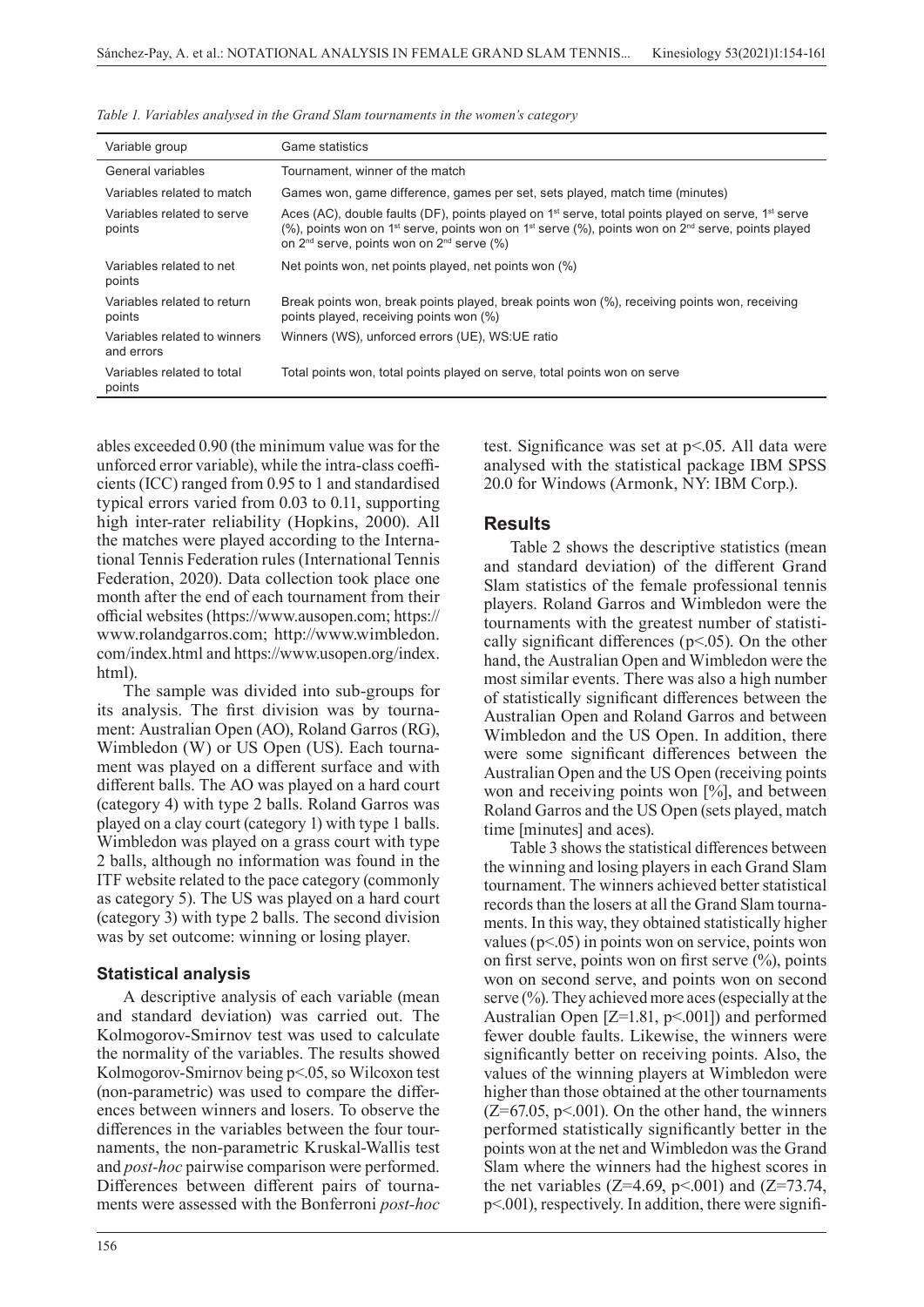|                                         | AO              | <b>RG</b>        | W              | US             |
|-----------------------------------------|-----------------|------------------|----------------|----------------|
|                                         | M (SD)          | M(SD)            | M(SD)          | M(SD)          |
| Sets played                             | $2.46(0.50)$ *  | $2.27(0.44)+%$   | 2.49(0.50)     | 2.50(0.50)     |
| Match time (minutes)                    | 104.54 (34.6)*  | $93.43(29.43)+%$ | 102.81 (32.51) | 105.79 (35.45) |
| Games won                               | 4.76(2.12)      | 4.61(2.00)       | 4.82(1.90)     | 4.69 (1.92)    |
| Games per set                           | 9.51(2.56)      | 9.22(1.99)       | 9.64(2.10)     | 9.38(1.94)     |
| Aces (AC)                               | $1.44(1.53)$ *  | $0.83(1.20)+%$   | 1.43(1.42)     | 1.25(1.41)     |
| Double faults (DF)                      | 1.44(1.36)      | 1.37(1.42)       | 1.34(1.25)     | 1.34(1.40)     |
| Points played on 1 <sup>st</sup> serve  | 19.68 (7.74)    | 19.14 (6.94)     | 19.95 (6.59)   | 19.26 (6.44)   |
| Total points played on serve            | 30.95 (10.57)   | 30.02 (9.58)     | 31.26 (9.03)   | 30.59 (9.26)   |
| $1st$ serve $(\%)$                      | 63.26 (9.84)    | 63.74 (10.68)    | 63.74 (10.22)  | 63.16 (10.71)  |
| Points won on 1 <sup>st</sup> serve     | 12.64 (5.58)    | 11.82 (4.64)     | 13.32 (4.85)   | 12.26 (4.57)   |
| Points won on 1 <sup>st</sup> serve (%) | 63.91 (14.23)   | $62.04(13.83)+$  | 67.02 (14.41)  | 63.86 (14.86)  |
| Points won on 2 <sup>nd</sup> serve     | 5.09(2.57)      | 5.00(2.59)       | 5.34(2.61)     | 5.15(2.89)     |
| Points played on 2 <sup>nd</sup> serve  | 11.31(4.65)     | 10.88 (4.63)     | 11.27 (4.39)   | 11.32(4.77)    |
| Points won on 2 <sup>nd</sup> serve (%) | 45.74 (16.99)   | 46.85 (18.64)    | 47.69 (17.32)  | 44.63 (17.67)  |
| Net points won                          | <b>ND</b>       | $3.12(2.23)+$    | $4.15(3.35)$ ç | 3.34(3.07)     |
| Net points played                       | <b>ND</b>       | $5(3.46) +$      | $6.28(4.69)$ ç | 5.23(4.55)     |
| Net points won (%)                      | <b>ND</b>       | 64.28 (27.80)    | 67.65 (24.37)ç | 59.73 (29.17)  |
| Break points won                        | 1.59 (1.15)^    | $1.63(1.18) +$   | 1.34(1.19)     | 1.56(1.07)     |
| Break points played                     | 3.49(2.57)      | 3.43(2.55)       | 3.08(2.18)     | 3.41(2.23)     |
| Break points won (%)                    | 47.90 (33.79)   | 49.22 (35.02)    | 45.91 (71.22)  | 46.68 (33.80)  |
| Receiving points won                    | 11.78 (5.15)*#  | 13.20 (5.65)     | 12.59 (4.87)   | 13.17 (5.04)   |
| Receiving points played                 | 30.99 (10.58)   | 30.03 (9.58)     | 31.25(9.03)    | 30.58 (9.25)   |
| Receiving points won (%)                | 38.05 (11.91)*# | 43.56 (13.14)+   | 40.22 (11.81)ç | 43.05 (12.32)  |
| Winners (WS)                            | $9.82(4.58)$ *  | $8.78(4.29)$ +   | 9.91(4.77)     | 9.20(4.71)     |
| Unforced errors (UE)                    | <b>ND</b>       | $12.33(5.71)+$   | 8.76 (4.76)c   | 11.68 (5.29)   |
| WS:UE ratio                             | <b>ND</b>       | $0.85(0.68)+$    | $1.49(1.38)$ c | 0.93(0.71)     |
| Total points won                        | 30.99 (10.63)   | 30.02 (9.60)     | 31.25 (9.10)   | 30.58 (9.32)   |
| Total points won on serve               | 17.73 (6.93)    | $16.82(5.89) +$  | 18.65 (6.10)   | 17.41 (6.03)   |

*Table 2. Average values (M), standard deviation (SD) and differences between the Grand Slam tournaments*

Note: AO: Australian Open; RG: Roland Garros; W: Wimbledon; US: US Open.

The following symbols indicate significant differences between the Grand Slams in pairs: \*=AO vs. RG; ^=AO vs. W; #=AO vs. US; +=RG vs. W; %=RG vs. US; ç=W vs. US. ND=no data.

cant differences between both groups of players in the number of winners and unforced errors, and Roland Garros was the tournament where more shot mistakes were made by the losing players  $(Z=14.01,$ p<.001). Finally, regarding general variables, the winners were significantly better in the number of games won, the game's difference, the total points won with serve and the total points won.

#### **Discussion and conclusion**

The aims of this study were to analyse the performance of elite female tennis players in the Grand Slam tournaments, and to observe the differences between the winning and losing players. Main results showed significant differences in performance variables between the games played at the

four Grand Slams, and these statistics could predict match outcome in professional tennis. This information allows coaches and players to design better training sessions adapted to the demands of the competition (Ortega et al., 2009).

#### *Differences between the tournaments*

The results obtained confirm that the surface of the court had a great influence on the performance of the players and the strategies they adopt (Barnett & Pollard, 2007; Cui, et al., 2018; O'Donoghue & Ingram, 2001). It was observed that the average of aces and double faults was similar in all the tournaments, with the exception of Roland Garros, the event where a lower number of direct serve points was achieved. This reflects difficulty players have of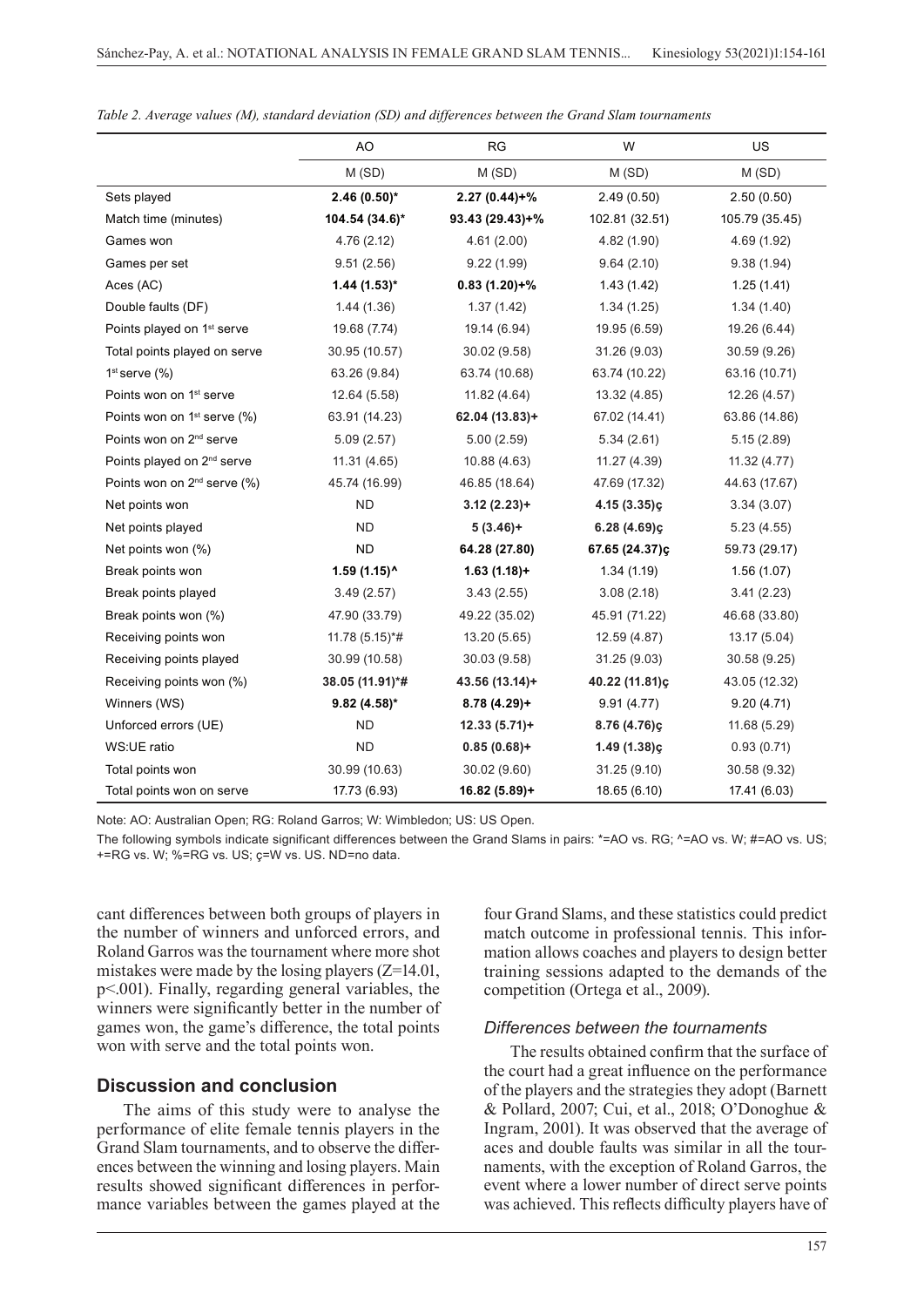Table 3. Statistical differences between the losers and winners of the Grand Slam tournaments

|                                                                                                                                                                                                                                       |                 | $\overline{Q}$     |                         |                              | RG               |                         |                | $\geq$           |           | $\mathbb{S}$    |                  |                         |
|---------------------------------------------------------------------------------------------------------------------------------------------------------------------------------------------------------------------------------------|-----------------|--------------------|-------------------------|------------------------------|------------------|-------------------------|----------------|------------------|-----------|-----------------|------------------|-------------------------|
|                                                                                                                                                                                                                                       | Loser           | Winner             |                         | Lose                         | Winner           |                         | Loser          | Winner           |           | Loser           | Winner           |                         |
|                                                                                                                                                                                                                                       | M(SD)           | M(SD)              |                         | M(SD)                        | M(SD)            | $\overline{\mathsf{N}}$ | M(SD)          | M(SD)            | N         | M(SD)           | M(SD)            | $\overline{\mathsf{N}}$ |
| Games won                                                                                                                                                                                                                             | 3.21 (1.86)     | $6.30(0.87)$ #     | $-13.960$               | 73)<br>3.06(1)               | $6.16(0.46)$ #   | $-13.285$               | 3.42(1.73)     | $6.23(0.55)$ #   | $-13.378$ | 3.19(1.63)      | $6.20(0.40)$ #   | $-14.415$               |
| Game difference                                                                                                                                                                                                                       | $-3.08(1.36)$   | $3.08(1.36)$ #     | $-15.025$               | 56)<br>$-3.10(1.$            | $3.1(1.56)$ #    | $-14.026$               | 2.81(1.47)     | $2.81(1.47)$ #   | $-14.728$ | $-3.01(1.37)$   | $3.01(1.37)$ #   | $-15.126$               |
| Aces (AC)                                                                                                                                                                                                                             | 1.07(1.31)      | $1.81(1.65)$ #     | $-4.421$                | 0.72(1.11)                   | 0.95(1.28)       | $-1.223$                | 1.27(1.42)     | 1.59(1.41)       | 2.334     | 0.87(1.08)      | $1.63(1.59)$ #   | $-4.243$                |
| Double faults (DF)                                                                                                                                                                                                                    | 1.56(1.38)      | 1.33(1.33)         | $-1.635$                | 1.55(1.47)                   | 1.19(1.34)       | 2.219                   | $1.50(1.25)$ * | 1.18(1.23)       | $-2.515$  | 1.34(1.22)      | 1.34(1.55)       | $-0.864$                |
| P. played on 1 <sup>st</sup> serve                                                                                                                                                                                                    | 19.36 (7.69)    | 20.01 (7.80)       | $-0.773$                | 19.57 (7.10)                 | 18.71 (6.78)     | $-0.891$                | 19.84 (6.60)   | 20.06 (6.60)     | $-0.194$  | 18.57(6.41)     | $19.95(6.42)^*$  | $-1.967$                |
| T. P. played on serve                                                                                                                                                                                                                 | 31.06 (10.64)   | 30.85 (10.55)      | $-0.186$                | 31.16 (9.86)                 | 28.88 (9.18)     | $-1.82$                 | 31.36(8.95)    | 31.16 (9.14)     | $-0.114$  | 30.00 (9.06)    | 31.17 (9.44)     | $-0.991$                |
| 1st serve (%)                                                                                                                                                                                                                         | 61.77(9.71)     | 64.75 (9.78)*      | $-2.191$                | 62.77 (10.71)                | 64.71 (10.60)    | $-1.585$                | 63.05 (10.57)  | 64.44 (9.84)     | $-1.164$  | 61.97(10.91)    | 64.34 (10.41)    | $-1.589$                |
| P. W. on 1st serve                                                                                                                                                                                                                    | 11.10(5.53)     | $14.19(5.22)$ #    | $-5.208$                | 10.83(4.72)                  | $12.81(4.35)$ #  | $-3.627$                | 12.03(5.03)    | $14.6(4.32)$ #   | $-4.542$  | 10.52(4.58)     | $14.00(3.85)$ #  | $-6.531$                |
| P. W. on 1st serve (%)                                                                                                                                                                                                                | 55.80 (12.57)   | 72.02 (10.77)#     | $-10.16$                | 54.54 (12.25)                | 69.55 (10.98)#   | $-9.02$                 | 59.92 (14.17)  | 74.13 (10.69)#   | $-8.288$  | 55.48 (13.25)   | $72.23(11.25)$ # | $-10.023$               |
| P. W. on 2 <sup>nd</sup> serve                                                                                                                                                                                                        | 4.60 (2.46)     | $5.58(2.59)$ #     | $-3.219$                | 4.55 (2.84)                  | $5.45(2.24)$ #   | 3.328                   | 4.79 (2.66)    | $5.88(2.45)\#$   | $-3.635$  | 4.54 (2.79)     | $5.76(2.88)$ #   | -3.931                  |
| P. played on 2 <sup>nd</sup> serve                                                                                                                                                                                                    | $11.70(4.58)$ * | 10.91(4.71)        | $-2.008$                | $11.59(4.92)^{*}$            | 10.17 (4.22)     | $-2.013$                | 11.53(4.46)    | 11.01(4.31)      | $-0.834$  | 11.43(4.77)     | 11.21(4.77)      | $-0.242$                |
| P. W. on 2 <sup>nd</sup> serve (%)                                                                                                                                                                                                    | 38.78 (14.44)   | 52.70 (16.53)#     | $-7.009$                | 37.73 (16.19)                | 55.97 (16.35)#   | $-8.207$                | 40.62 (16.17)  | 54.75 (15.50)#   | $-7.018$  | 37.92 (15.21)   | $51.35(17.45)$ # | $-6.99$                 |
| Net points won                                                                                                                                                                                                                        | $\Xi$           | g                  | $\infty$                | 33)<br>2.90 (2.              | $3.35(2.1)$ *    | $-2.085$                | 3.62(3.11)     | $4.69(3.50)^{A}$ | $-3.014$  | 2.72(2.49)      | $3.97(3.45)\%$   | $-3.07$                 |
| Net points played                                                                                                                                                                                                                     | $\triangleq$    | $\triangleq$       | $\supseteq$             | 5.09 (3.82)                  | 4.90 (3.08)      | $-0.261$                | 6.10(4.81)     | 6.47(4.58)       | $-0.865$  | 4.67 (3.83)     | 5.78(5.11)       | $-1.4$                  |
| Net points won (%)                                                                                                                                                                                                                    | $\infty$        | $\overline{z}$     | $\infty$                | 57.71 (29.64)                | 70.84 (24.21)#   | $-3.647$                | 61.72 (25.45)  | 73.74 (21.65)#   | $-4.355$  | 52.58 (28.94)   | $66.88(27.69)$ # | $-4.596$                |
| Break points won                                                                                                                                                                                                                      | 0.87(0.85)      | $2.32(0.93)$ #     | $-11.191$               | 92)<br>0.89(0.1)             | $2.38(0.91)$ #   | $-10.518$               | 0.64(0.77)     | $2.03(1.13)$ #   | $-11.009$ | 0.87(0.85)      | $2.25(0.79)$ #   | $-11.211$               |
| Break points played                                                                                                                                                                                                                   | 2.59 (2.22)     | 4.39 (2.59)#       | $-6.767$                | 2.22(2.19)                   | $4.64(2.30)$ #   | $-8.345$                | 2.32(2.08)     | $3.83(2.01)$ #   | $-6.437$  | 2.78 (2.26)     | 4.03 (2.01)#     | $-5.171$                |
| Break points won (%)                                                                                                                                                                                                                  | 34.29 (35.24)   | $61.33(26.17)$ #   | $-7.3$                  | 37.62 (38.67)                | $60.83(26.35)$ # | $-5.591$                | 24.77 (32.98)  | 67.05 (90.5)#    | $-9.175$  | 29.77 (32.62)   | $63.59(25.55)$ # | $-8.995$                |
| R. points won                                                                                                                                                                                                                         | 9.82(4.96)      | $13.73(4.56)$ #    | $-7.386$                | $\overline{.38}$<br>10.63(5. | 15.78 (4.68)#    | $-7.751$                | 10.66(4.81)    | $14.53(4.12)$ #  | 7.17      | 11.39(5.27)     | $14.94(4.10)$ #  | $-5.948$                |
| R. points played                                                                                                                                                                                                                      | 30.91 (10.55)   | 31.06 (10.64)      | $-0.107$                | 28.88 (9.18)                 | 31.18 (9.88)     | $-1.829$                | 31.14(9.13)    | 31.36(8.95)      | $-0.13$   | 31.15(9.43)     | 30.00 (9.06)     | $-0.972$                |
| R. points won (%)                                                                                                                                                                                                                     | 30.64(8.37)     | 45.45 (10.20)#     | $-11.193$               | 1.58<br>35.23 (9.            | 51.89 (10.72)#   | $-10.827$               | 32.97 (7.66)   | 47.47 (10.73)#   | $-10.896$ | 34.92 (8.72)    | 51.18 (9.77)#    | $-12.013$               |
| Winners (WS)                                                                                                                                                                                                                          | 8.91 (4.75)     | $10.72(4.21)$ #    | $-3.826$                | $\widetilde{a}$<br>7.69 (4.  | $9.87(4.12)$ #   | $-4.342$                | 8.82(4.45)     | 11.00 (4.84)#    | $-3.342$  | 7.50(4.30)      | $10.9(4.49)$ #   | $-6.009$                |
| Unforced errors (UE)                                                                                                                                                                                                                  | $\supseteq$     | $\trianglerighteq$ | $\infty$                | 14.01 (5.49)#                | 10.65(5.44)      | $-5.006$                | $9.78(4.69)$ # | 7.74(4.63)       | $-3.674$  | $12.64(4.68)$ # | 10.72(5.7)       | $-3.622$                |
| WS:UE ratio                                                                                                                                                                                                                           | $\infty$        | $\overline{z}$     | $\frac{\Omega}{\Sigma}$ | 0.58(0.32)                   | $1.13(0.82)$ #   | 9.046                   | 1.06(0.80)     | 1.92 (1.68)#     | -6.686    | 0.60(0.29)      | $1.25(0.84)$ #   | $-9.511$                |
| T. P. won                                                                                                                                                                                                                             | 26.85 (11.03)   | 35.13 (8.04)#      | $-7.507$                | 26.01 (10.17)                | 34.03 (7.01)#    | 5.887                   | 27.49 (9.67)   | 35.01 (6.65)#    | $-7.48$   | 26.45 (9.85)    | 34.70 (6.56)#    | $-7.463$                |
| T. P. played on serve                                                                                                                                                                                                                 | 31.06 (10.64)   | 30.91(10.55)       | $-0.107$                | 31.16 (9.86)                 | 28.88 (9.18)     | $-1.82$                 | 31.36(8.95)    | 31.12(9.14)      | $-0.165$  | 30.00 (9.06)    | 31.15(9.43)      | $-0.972$                |
| T. P. won on serve                                                                                                                                                                                                                    | 15.7(7.16)      | 19.77 (6.07)#      | $-5.592$                | (64.1)<br>15.38(6.           | $18.25(4.82)$ #  | $-4.067$                | 16.83 (6.47)   | $20.48(5.10)$ #  | $-5.285$  | 15.06 (6.13)    | 19.76 (4.93)#    | $-6.519$                |
| Note. AO: Australian Open; RG: Roland Garros; W: Wimbledon; US: US Open; M: mean; SD: standard deviation; P: points; T: total; W: won; R: receiving.<br>"Statistical differences (Wilcoxon): *=p<.05; %=p<.01; #=p ≤.001. ND=no data. |                 |                    |                         |                              |                  |                         |                |                  |           |                 |                  |                         |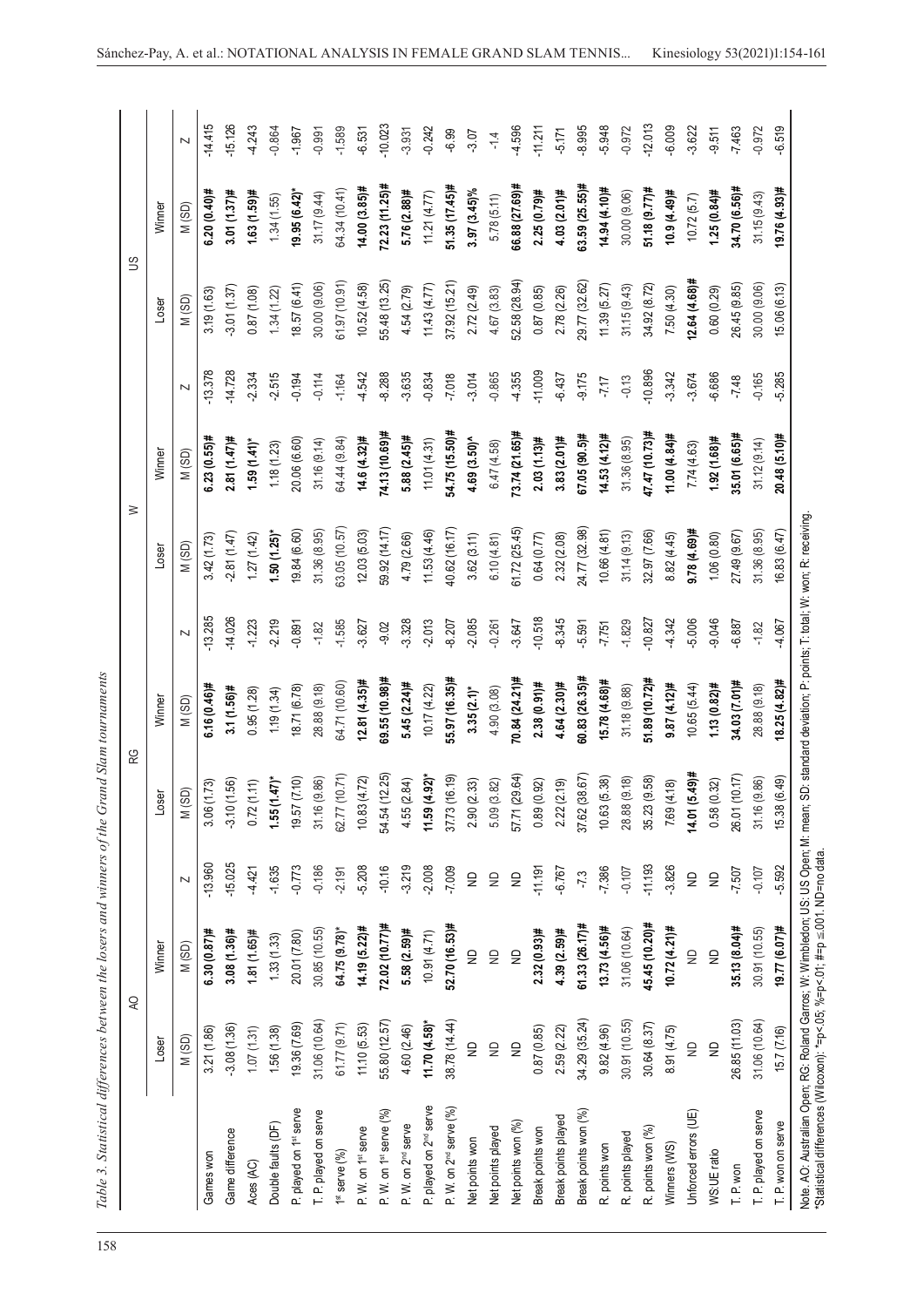achieving an ace on the slower surface, which coincides with the results of previous studies (Filipčič, Filipčič, & Berendijaš, 2008).

The percentage of first serves is similar across all the surfaces ( $\approx 63\%$ ), which is consistent with other studies with similar characteristics (Cui, et al., 2018; Hizan, Whipp, & Reid, 2011; Reid, Morgan, & Whiteside, 2016; Torres-Luque, Blanca-Torres, Cabello-Manrique, & Fernández-García, 2019). However, regarding the percentage of points won on the first serve, the highest values were recorded at Wimbledon, while the lowest were at Roland Garros, with statistically significant differences between them  $(p<0.05)$ . With regard to the percentage of points won on the second serve, there were no statistically significant differences, which may be due to the fact that the players opt for the 'fast-weak' service strategy in the Grand Slams with the idea of committing fewer double faults (Barnett, Meyer, & Pollard, 2008; Carboch, 2017; Cui, et al., 2018; O'Donoghue & Ingram, 2001).

On the other hand, the court surface had an influence on the percentage of receiving points won. On slower courts players have more time for the preparation of the shot, so return-of-serves are especially important in the matches played at Roland Garros. However, it was interesting how the percentage of receiving points won at the US Open (which was played on the DecoTurf court), were very similar to those of the French tournament. One possible explanation is that, although the surface of the US Open event is listed as a medium speed surface (International Tennis Federation, 2020), the court conditions were slower than in other seasons. In this sense, it is common that the surface characteristics are modified every year, printing different layers of resin that modify speed of the surface (Barnett & Pollard, 2007).

Likewise, there were significant differences in the number of winning strokes between the four Grand Slams. While the Australian Open, Wimbledon, and the US Open all exceed nine winning strokes per set, at Roland Garros that figure is not reached (Table 2). This could be due to slow speed of the clay court, allowing players to have more reaction time to recover and return more shots from the opponent player (Carboch, Placha, & Sklenarik, 2018; Cui, et al., 2018; O'Donoghue & Ingram, 2001; Sánchez-Pay, et al., 2015).

Regarding break points won, although there were no significant differences between each Grand Slam, the percentages were higher at Roland Garros (Cui, et al., 2018). In this sense, the dominance of the serving players on the fast and medium courts should be noted here. In addition, the percentage of net points won were significantly higher at Wimbledon and Roland Garros than at the other two tournaments. At Wimbledon, it may be because court conditions make approaching the net a very

effective tactic, especially when the serve-volley strategy is used (O'Donoghue, 2002; O'Donoghue & Ingram, 2001). As for Roland Garros, although it is a tournament where fewer approaches to the net were recorded, the performance percentages in this area of the court were also high. One possible explanation is that the players have more time to prepare the point by taking shots that flow laterally to the opponent, thus getting to the net in a more advantageous position.

#### *Winners vs. losers*

The results of this study showed that the winning players achieved higher values in all serve performance statistics. They had a higher percentage of first serves and they won more points with the first and second serves in all the competitions. As other research have showed, these differences may be due to a greater technical and tactical efficiency of their service (Gillet, Leroy, Thouvarecq, & Stein, 2009).

The dominance of the winners when serving were reflected in a higher number of aces and less double faults than those of the losers in all the tournaments. However, at Roland Garros, the statistical differences between the winning and losing players were lower, which was consistent with previous studies (Filipčič, et al., 2008). This could be explained by the fact that the conditions of the court (slow surface) reduced the advantage of the winner players when serving.

Moreover, data showed that, in all the Grand Slams, the winners achieved a significantly higher percentage of receiving points than the losers, probably because the winner players played more aggressive when returning the opponents' serves (Fernández-García, et al., 2019), so they had a higher number of break points played and break points won.

Likewise, the results showed significant differences between the winners and losers in net game statistics. These results suggest that elite tennis players carefully build the point before approaching the net to have a better chance of success (O'Donoghue & Ingram, 2001). Other studies also highlighted the players' high level of performance when they play in the net zone (Cui, et al., 2018). Furthermore, the results showed that the winner players had a significantly higher number of winner shots and a lower number of unforced errors in all the Grand Slam tournaments. This could be due to better tactical decisions and technical performance of the winners (Fernández-García, et al., 2019).

The current study adds novel insights into notational analysis in female tennis players' play. However, some limitations to the study should be noted. First, although the data analysed showed how the tennis point has started and been finished, it would be interesting that future studies perform a point-by-point analysis. On the other hand, the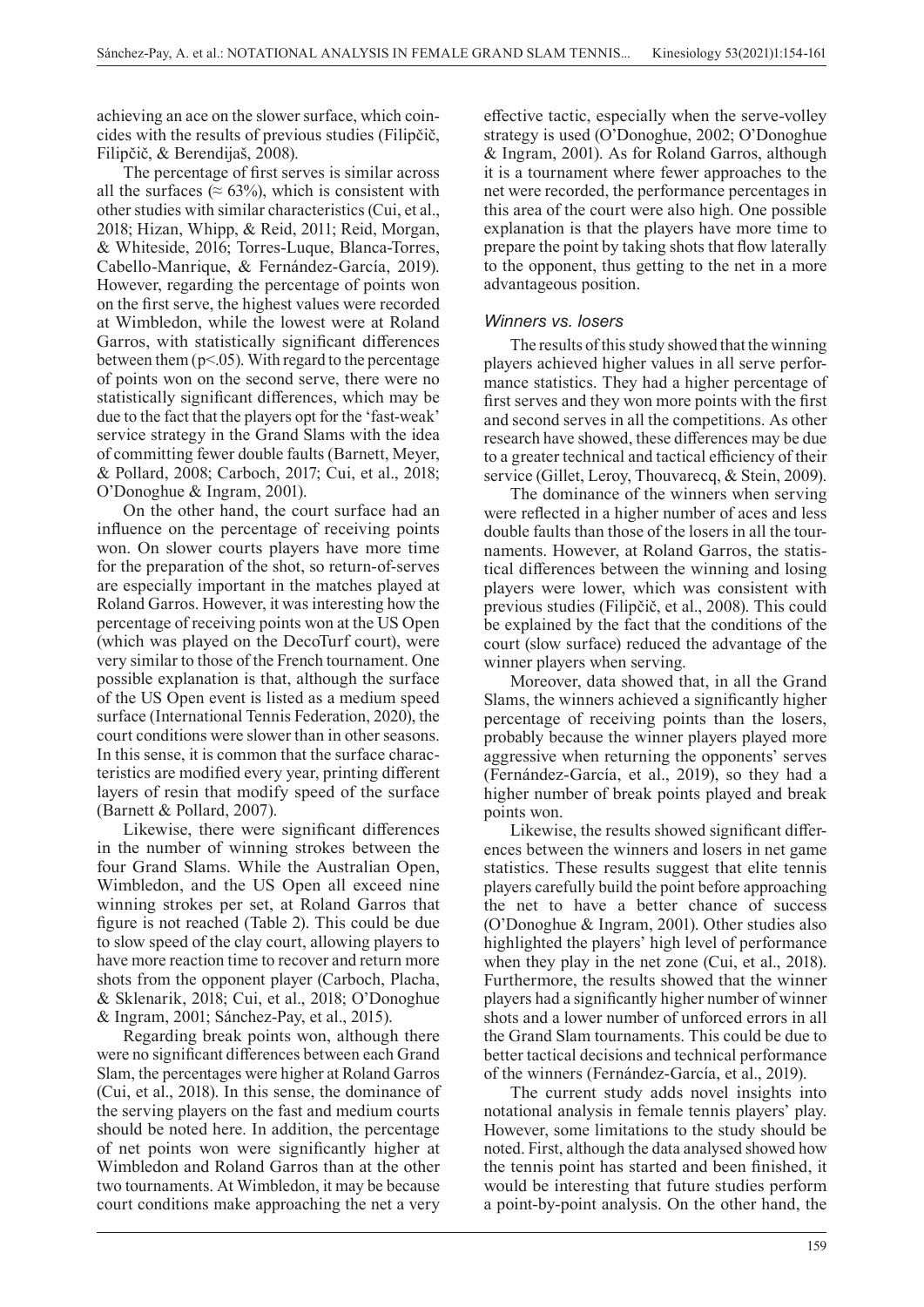court pace rating is modified almost every year, mainly for synthetic surfaces, so future studies could observe the evolution of competition statistics over time. Finally, although these data constitute a useful guide for training design, future studies are warranted to confirm these results, focusing on the statistical differences between the winners and losers of Grand Slam matches. This study presents new contributions to shot statistics in female tennis players. Results showed that the court surface determined the game style and the female players' strategies in the Grand Slam tournaments. Similar values were found for the Australian Open and Wimbledon, while at Roland Garros the most different results were obtained. The winning players showed a more aggressive game style than the losing players and they made better tactical decisions in their shots. Also, they performed more winning shots and less unforced errors and showed higher net game statistics. Finally, the winning players showed higher effectiveness when they serve and return.

#### **Practical application**

The information of this study may have important implications for the design of appropriate game strategies and specific-training sessions to improve performance in female tennis players, based on the different characteristics of each Grand Slam tournament. Players should adapt their behaviour and tactics considering aspects such as surface resistance at the Australian Open and US Open, where longer matches were played, importance of the serve at Wimbledon, or the ability to perform good returns-of-serve at Roland Garros. Finally, following the results obtained in this research we encourage coaches to use these values during training sessions through goal setting exercises. For example, during a clay season, coaches should use drills focusing on defensive shots, with the aim to reduce unforced errors. On the other hand, during grass and hard courts seasons, players should introduce time reaction exercises and return of serves due to a higher number of aces on these courts.

#### **References**

- Barnett, T., Meyer, D., & Pollard, G. (2008). Applying match statistics to increase serving performance. *Medicine and Science in Tennis*, *13*(2), 24-27.
- Barnett, T., & Pollard, G. (2007). How the tennis court surface affects player performance and injuries. *Medicine and Science in Tennis*, *12*(1), 34-37.
- Carboch, J. (2017). Comparison of game characteristics of male and female tennis players at Grand-Slam tournaments in 2016. *Trends in Sport Sciences*, *4*, 151-155.
- Carboch, J., Placha, K., & Sklenarik, M. (2018). Rally pace and match characteristics of male and female tennis matches at the Australian Open 2017. *Journal of Human Sport and Exercise*, *13*(4), 743-751. doi: 10.14198/jhse.2018.134.03
- Cross, R., & Pollard, G. (2009). Grand Slam men's singles tennis 1991-2009 serve speeds and other related data. *ITF Coaching and Sport Science Review*, *16*(49), 8-10.
- Cui, Y., Gómez, M.Á., Gonçalves, B., Liu, H., & Sampaio, J. (2017). Effects of experience and relative quality in tennis match performance during four Grand Slams. *International Journal of Performance Analysis in Sport*, *17*(5), 783-801. doi: 10.1080/24748668.2017.1399325
- Cui, Y., Gómez, M. Á., Gonçalves, B., & Sampaio, J. (2018). Performance profiles of professional female tennis players in Grand Slams. *Plos One*, *13*(7), e0200591. doi: 10.1371/journal.pone.0200591
- Du Bois, C., & Heyndels, B. (2007). It's a different game you go to watch: Competitive balance in men's and women's tennis. *European Sport Management Quarterly*, *7*(2), 167-185. doi: 10.1080/16184740701353349
- Fernández-García, Á.I., Blanca-Torres, J.C., Nikolaidis, P.T., & Torres-Luque, G. (2019). Differences in competition statistics between winners and losers in male and female tennis players in Olympic Games. *German Journal of Exercise and Sport Research*, *49*, 313-318. doi: 10.1007/s12662-019-00608-y
- Fernández-García, Á.I., Giménez-Egido, J.M., & Torres-Luque, G. (2021). Differences in Grand Slam competition statistics between professional and U-18 players according to the sex [Diferencias en las estadísticas de competición de Grand Slam entre jugadores profesionales y Sub-18 según el género.] *RICYDE. Revista Internacional de Ciencias Del Deporte*, *17*(63), 25-37. doi: 10.5232/ricyde2021.06303
- Filipčič, T., Filipčič, A., & Berendijaš, T. (2008). Comparison of game characteristics of male and female tennis players at Roland Garros 2005. *Acta Universitatis Palackianae Olomucensis. Gymnica*, *38*(3), 21-28.
- Gillet, E., Leroy, D., Thouvarecq, R., & Stein, J.F. (2009). A notational analysis of elite tennis serve and servereturn strategies on slow surface. *Journal of Strength and Conditioning Research*, *23*(2), 532-539. doi: 10.1519/ JSC.0b013e31818efe29
- Griffiths, I., Evans, C., & Griffiths, N. (2005). Tracking the flight of a spinning football in three dimensions. *Measurement Science and Technology*, *16*(10), 2056-2065. doi: 10.1088/0957-0233/16/10/022